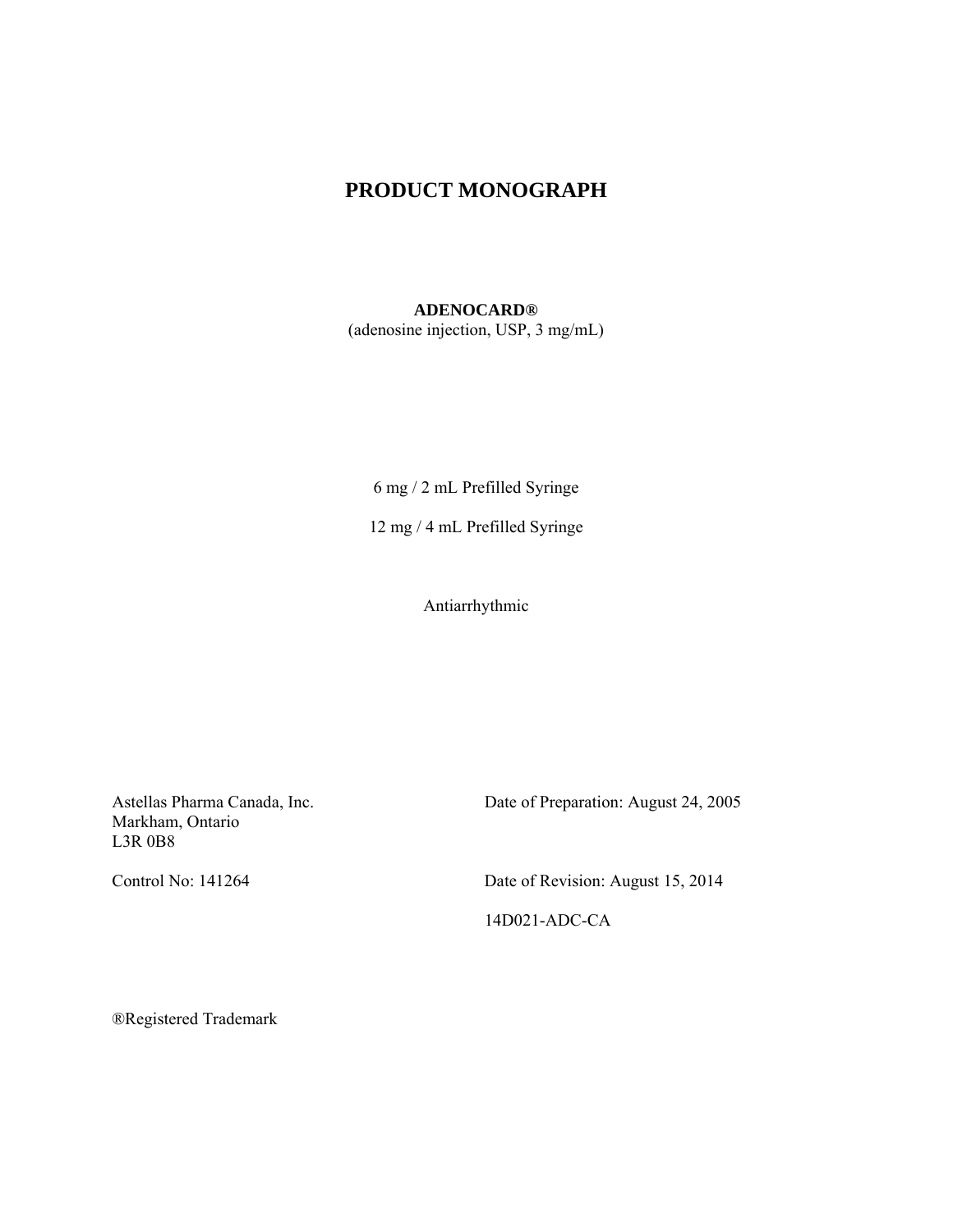# **PRODUCT MONOGRAPH**

## **ADENOCARD**®

(adenosine injection, USP, 3 mg/mL)

6 mg/2 mL Prefilled Syringe 12 mg/4 mL Prefilled Syringe

# **THERAPEUTIC CLASSIFICATION**

Antiarrhythmic

## **ACTION AND CLINICAL PHARMACOLOGY**

Adenocard (adenosine) is an endogenous nucleoside occurring in all cells of the body. When injected intravenously adenosine slows atrioventricular (A-V) nodal conduction, can interrupt the reentry pathways through the A-V node and can restore normal sinus rhythm in patients with paroxysmal supraventricular tachycardia (PSVT), including PSVT associated with Wolff-Parkinson-White syndrome.

Adenosine is antagonized competitively by methylxanthines such as caffeine and theophylline and potentiated by blockers of nucleoside transport such as dipyridamole. Adenosine is not blocked by atropine.

In controlled clinical trials, cumulative 60% and 92% of patients converted to normal sinus rhythm within one minute after 6 mg and 12 mg bolus doses of Adenocard, respectively. In other controlled clinical trials with bolus doses of 3, 6, 9 and 12 mg some patients with paroxysmal supraventricular tachycardia converted to normal sinus rhythm on 3 mg of Adenocard. Reports in the medical literature indicate success in treating PSVT in pediatric patients (including newborns) with Adenocard in doses equivalent by weight to those used in adults.

Adenocard is not effective in converting rhythms other than PSVT, such as atrial flutter, atrial fibrillation, or ventricular tachycardia to normal sinus rhythm.

#### Hemodynamics

Adenosine is a potent vasodilator in most vascular beds, except in renal afferent arterioles and hepatic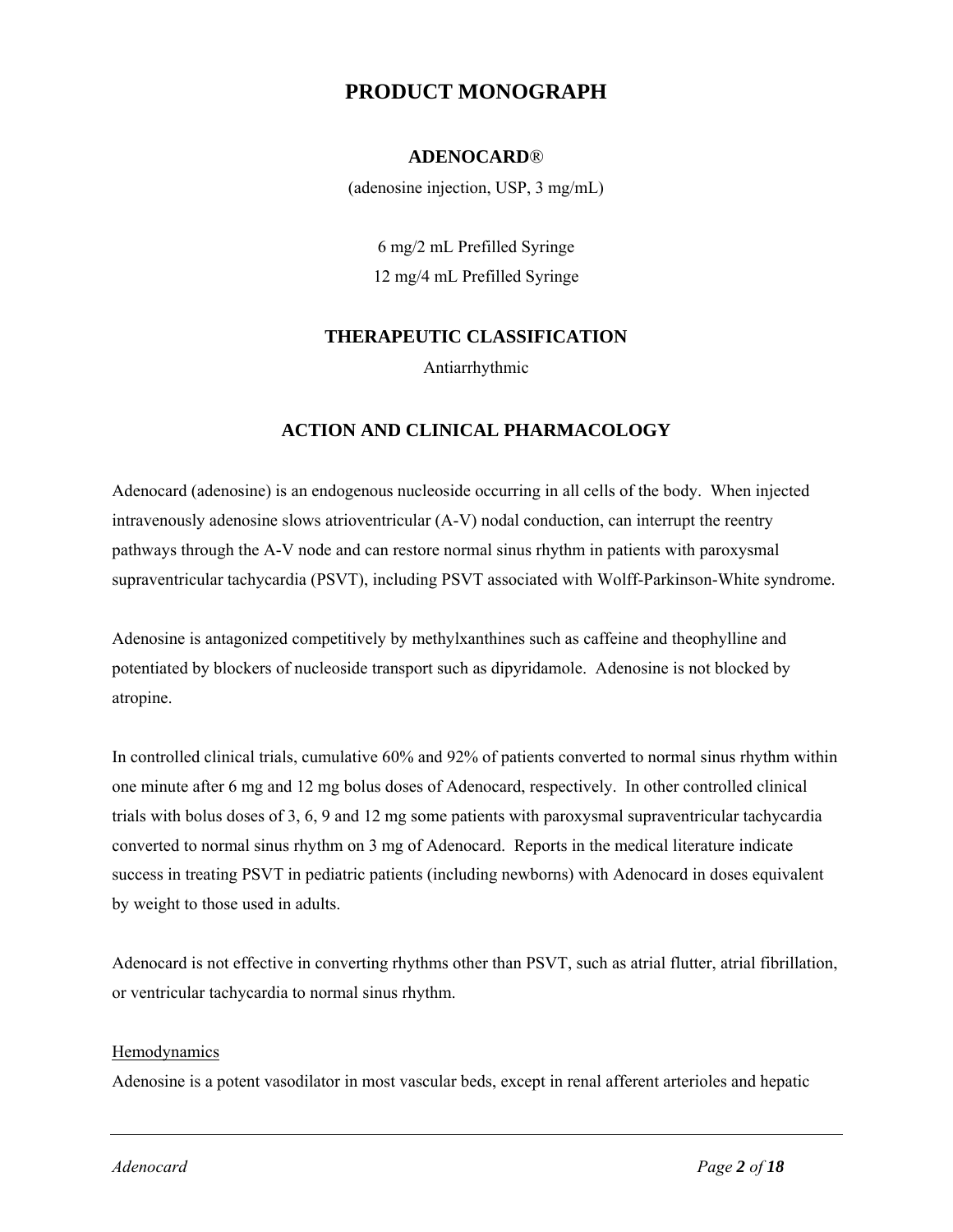veins where it produces vasoconstriction. The intravenous bolus dose of 6 or 12 mg Adenocard usually has no systemic hemodynamic effects. When larger doses are given by infusion, adenosine decreases blood pressure by decreasing peripheral resistance.

### Pharmacokinetics

Intravenously administered adenosine is rapidly cleared from the circulation via cellular uptake, primarily by erythrocytes and vascular endothelial cells, with a half life of less than 10 seconds. Intracellular adenosine is rapidly metabolized either via phosphorylation to adenosine monophosphate by adenosine kinase, or via deamination to inosine by adenosine deaminase in the cytosol. Adenosine monophosphate formed by phosphorylation of adenosine is incorporated into the high-energy phosphate pool. Inosine formed by deamination of adenosine can leave the cell intact or can be metabolized to hypoxanthine, xanthine and ultimately uric acid.

Since neither the kidney nor the liver are required for the metabolism or elimination of adenosine, the activity of Adenocard should be unaffected by hepatic or renal insufficiency.

# **INDICATIONS AND CLINICAL USE**

Adenocard (adenosine) is indicated for the conversion to sinus rhythm of paroxysmal supraventricular tachycardia (PSVT), including that associated with accessory bypass tracts (Wolff-Parkinson-White Syndrome). When clinically advisable, appropriate vagal maneuvers (e.g. Valsalva maneuver) should be attempted prior to Adenocard administration.

Adenocard (adenosine) is indicated to aid in the diagnosis of broad or narrow complex supraventricular tachycardia. Although Adenocard is not effective in converting atrial flutter, atrial fibrillation or ventricular tachycardia to sinus rhythm, the transient atrioventricular nodal block produced helps diagnosis of atrial activity.

It is essential to ascertain that Adenocard actually reaches the systemic circulation (see **DOSAGE AND ADMINISTRATION**).

Adenocard does not convert atrial flutter, atrial fibrillation or ventricular tachycardia to normal sinus rhythm.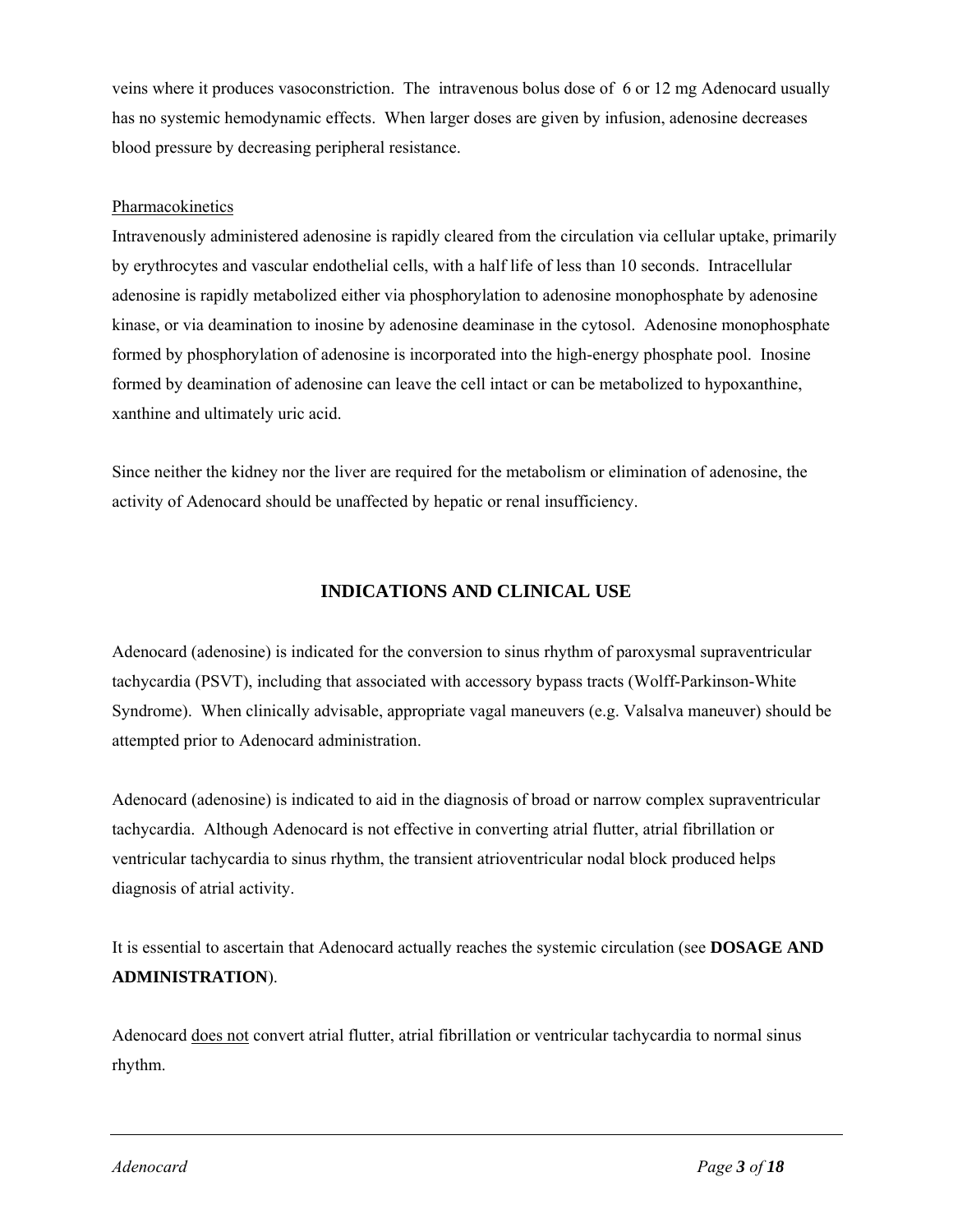Adenocard should only be used with appropriate cardiac monitoring.

# **CONTRAINDICATIONS**

Adenocard (adenosine) is contraindicated in:

- Second or third degree AV block (except in patients with a functioning artificial pacemaker).
- Sick sinus syndrome (except in patients with a functioning artificial pacemaker).
- Symptomatic bradycardia (except in patients with a functioning artificial pacemaker).
- Known hypersensitivity to adenosine.

# **WARNINGS**

### Heart Block

Adenocard (adenosine) exerts its effect by decreasing conduction through the A-V node and may produce a short lasting first-, second- or third-degree heart block. Appropriate therapy should be instituted as needed. Patients who develop high level block on one dose of Adenocard should not be given additional doses. Because of the very short half-life of adenosine (<10 seconds), these effects are generally selflimiting. Appropriate resuscitative measures should be available.

Rarely, ventricular fibrillation/flutter has been reported following Adenocard administration, including both resuscitated and fatal events. In most instances, these cases were associated with the concomitant use of digoxin **and, less frequently with digoxin and verapamil**. Adenocard should be used with caution in patients receiving digoxin **or digoxin and verapamil in combination**.

Patients with atrial fibrillation/flutter and an accessory by-pass tract may develop increased conduction down the anomalous pathway.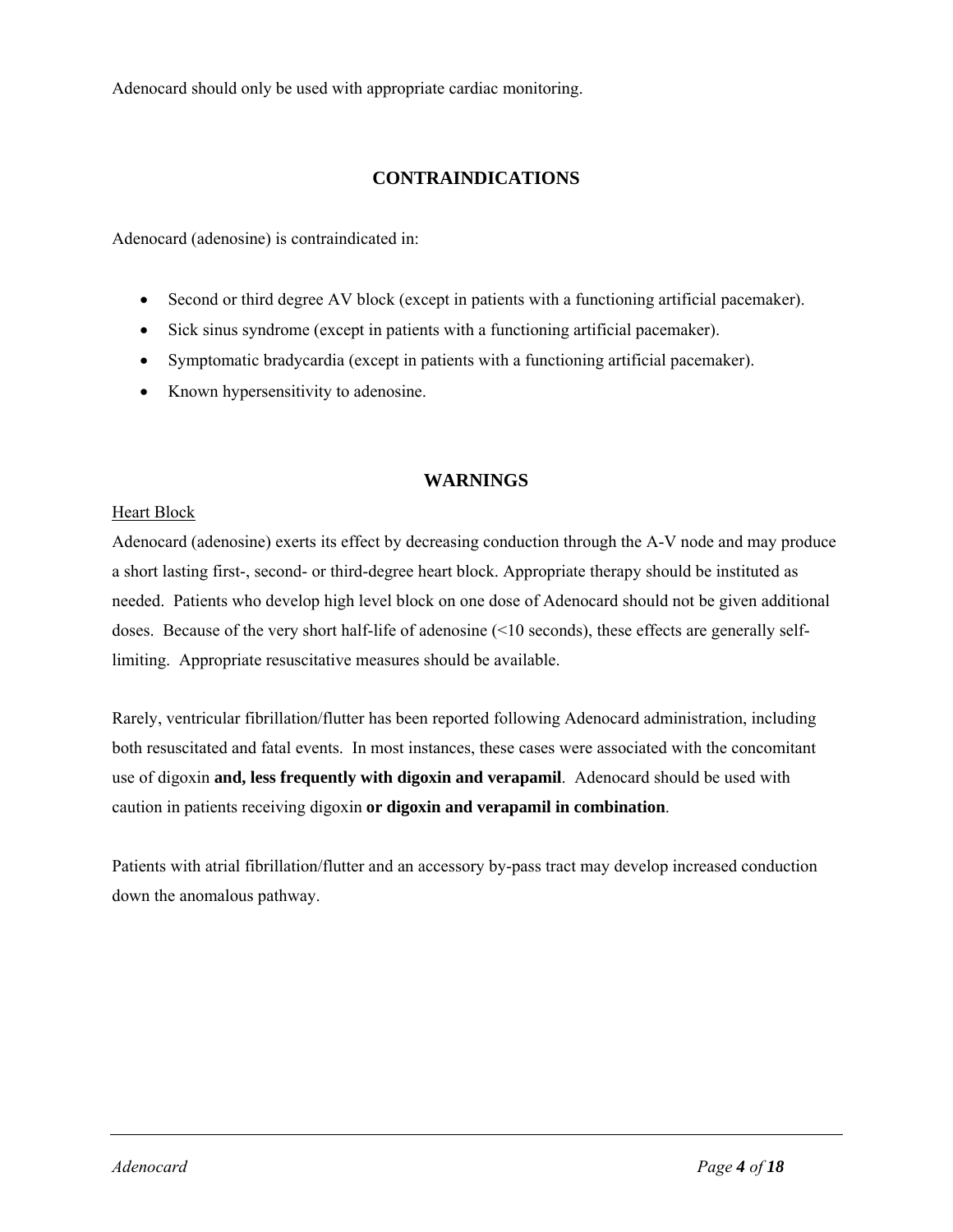### Arrhythmias at Time of Conversion

At the time of conversion to normal sinus rhythm, a variety of new rhythms may appear on the electrocardiogram. They generally last only a few seconds without intervention, and may take the form of premature ventricular contractions, polymorphic ventricular tachycardia, torsades de pointes, atrial premature contractions, atrial fibrillation, sinus bradycardia, sinus tachycardia, skipped beats, and varying degrees of A-V nodal block. These arrhythmias and conduction disturbances were observed in about 55% of patients.

### **Asystole**

Transient or prolonged episodes of asystole have been reported with fatal outcomes in some cases.

### Bronchoconstriction

Adenocard has been administered to a limited number of patients with asthma and serious exacerbation of their symptoms has been reported in some patients. Respiratory compromise has occurred during adenosine infusion in patients with chronic obstructive pulmonary disease (COPD). Therefore, the use of Adenocard should be avoided in patients with COPD or asthma.

Adenocard therapy should be discontinued in any patient who develops severe respiratory difficulties.

# **PRECAUTIONS**

### Use in Pregnancy

Adenosine is a substance naturally present in the body and therefore no fetal effects would be anticipated. However, since it is not known whether Adenocard can cause fetal harm when administered to pregnant women, it should not be used during pregnancy unless potential benefits outweigh the potential risks to the fetus.

#### Use in Children

No controlled studies have been conducted in pediatric patients to establish the safety and efficacy of Adenocard for the conversion of paroxysmal supraventricular tachycardia (PSVT). However, open-label studies carried out by independent investigators indicated that intravenous adenosine can be used safely in neonates, infants, children and adolescents. (See Dosage and Administration - Pediatric Patients, and Selected Reference.)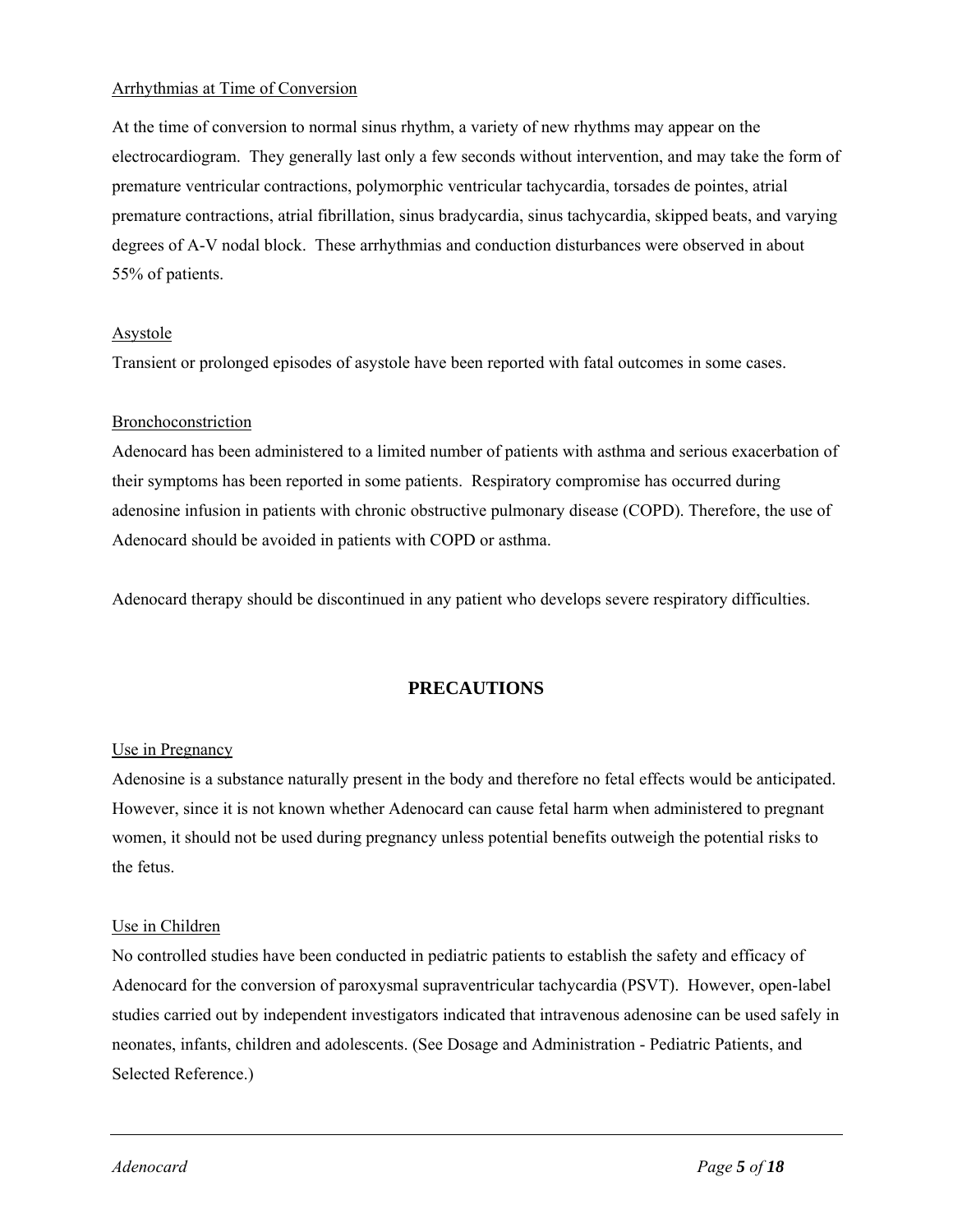### Use in Elderly

Clinical studies of Adenocard did not include sufficient numbers of subjects aged 65 and over to determine whether they respond differently from younger subjects. Other reported clinical experience has not identified differences in responses between elderly and younger patients. In general, Adenocard in geriatric patients should be used with caution since this population may have a diminished cardiac function, nodal dysfunction, concomitant diseases or drug therapy that may alter hemodynamic function and produce severe bradycardia or AV block.

#### Drug Interactions

#### (a) **Cardioactive Drugs**

Adenocard has been effectively administered in the presence of other cardioactive drugs, such as quinidine, beta-adrenergic blocking agents, calcium channel blocking agents and angiotensin converting enzyme inhibitors, without any change in the adverse reaction profile. **Digoxin and verapamil use may be rarely associated with ventricular fibrillation when combined with Adenocard (see WARNINGS).** Because of the synergistic depressant effects on the SA and AV nodes, Adenocard should be used with caution in the presence of these agents.

### (b) **Methylxanthines**

The effects of adenosine are antagonized by methylxanthines (such as caffeine and theophylline). In the presence of methylxanthines, larger doses of adenosine may be required or adenosine may not be effective.

#### (c) **Dipyridamole**

Adenosine effects are potentiated by dipyridamole. Thus, smaller doses of adenosine may be effective in the presence of dipyridamole.

### (d) **Carbamazepine**

Carbamazepine has been reported to increase the degree of heart block produced by other agents. Since the primary effect of adenosine is to decrease conduction through the A-V node, higher degrees of heart block may be produced in the presence of carbamazepine.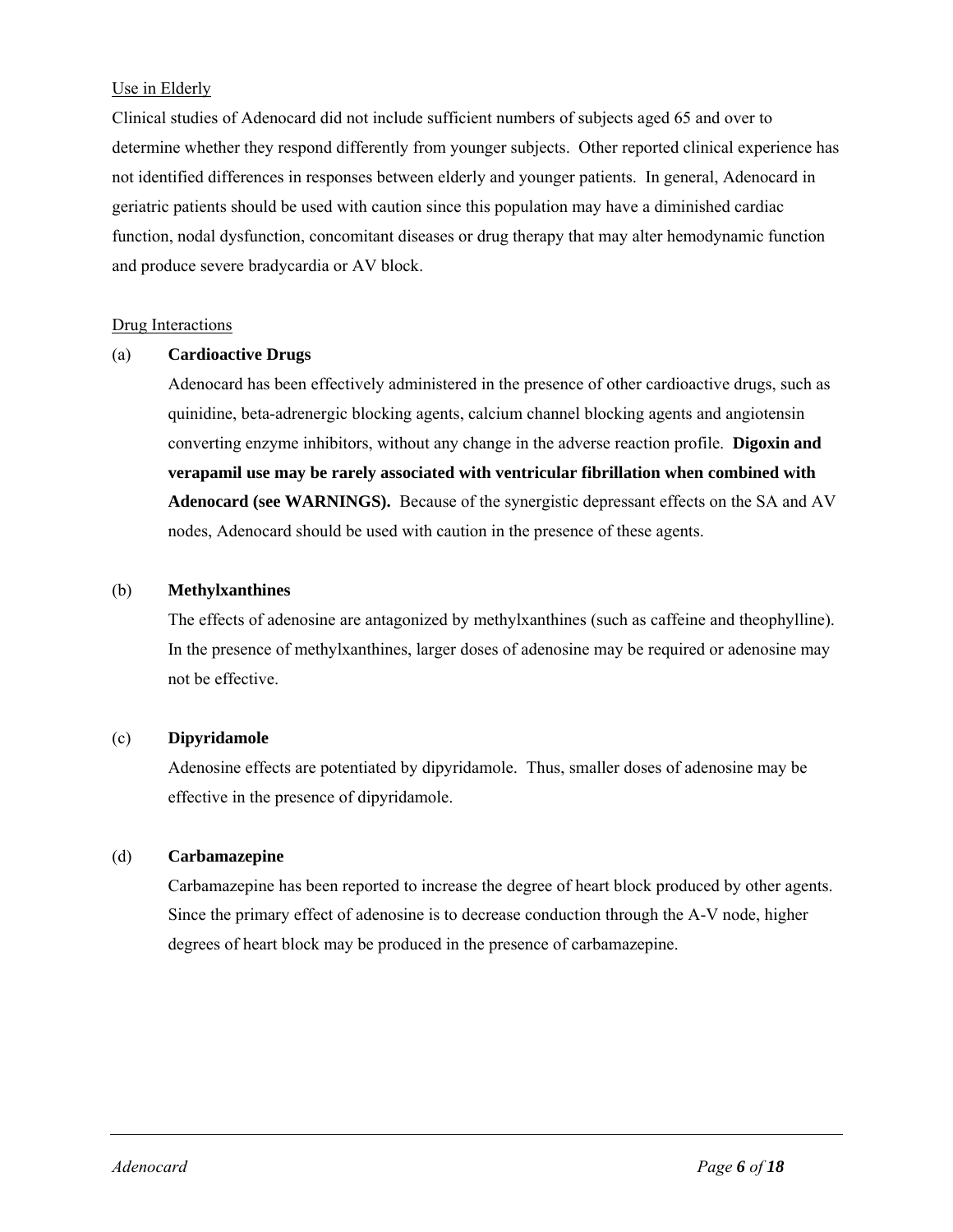# **ADVERSE REACTIONS**

In controlled clinical trials 268 patients received Adenocard (adenosine). One hundred and two patients (38%) experienced one or more adverse events. These adverse events appeared immediately after administration of adenosine and usually lasted less than one minute. The most common adverse reactions were: facial flushing (18%), dyspnea (12%), chest pressure (7%) and nausea (3%).

| Cardiovascular:                | Facial flushing (18%), headache (2%), sweating, palpitations, chest pain, |  |  |  |
|--------------------------------|---------------------------------------------------------------------------|--|--|--|
|                                | hypotension (less than 1%). A variety of arrhythmias and conduction       |  |  |  |
|                                | disturbances were observed in about 55% of patients at the time of        |  |  |  |
|                                | conversion to normal sinus rhythm.                                        |  |  |  |
| <b>Respiratory:</b>            | Shortness of breath/dyspnea $(12\%)$ , chest pressure $(7\%)$ ,           |  |  |  |
|                                | hyperventilation, head pressure (less than 1%).                           |  |  |  |
| <b>Central Nervous System:</b> | Lightheadedness $(2\%)$ , dizziness, tingling in arms, numbness $(1\%)$ , |  |  |  |
|                                | apprehension, blurred vision, burning sensation, heaviness in arms, neck  |  |  |  |
|                                | and back pain (less than $1\%$ ).                                         |  |  |  |
| <b>Gastrointestinal:</b>       | Nausea (3%), metallic taste, tightness in throat, pressure in groin (less |  |  |  |
|                                | than $1\%$ ).                                                             |  |  |  |

The following adverse events have been reported from marketing experience with Adenocard. Because these events are reported voluntarily from a population of uncertain size, are associated with concomitant diseases and multiple drug therapies and surgical procedures, it is not always possible to reliably estimate their frequency or establish a causal relationship to drug exposure. Decisions to include these events in labeling are typically based on one or more of the following factors: (1) seriousness of the event, (2) frequency of the reporting, (3) strength of causal connection to the drug, or a combination of these factors.

Cardiovascular: Prolonged asystole, ventricular tachycardia, ventricular fibrillation, transient increase in blood pressure, bradycardia, atrial fibrillation, and Torsade de Pointes (See Warnings and Precautions).

Respiratory: Bronchospasm

Central Nervous System: Convulsions, grand mal and tonic clonic seizures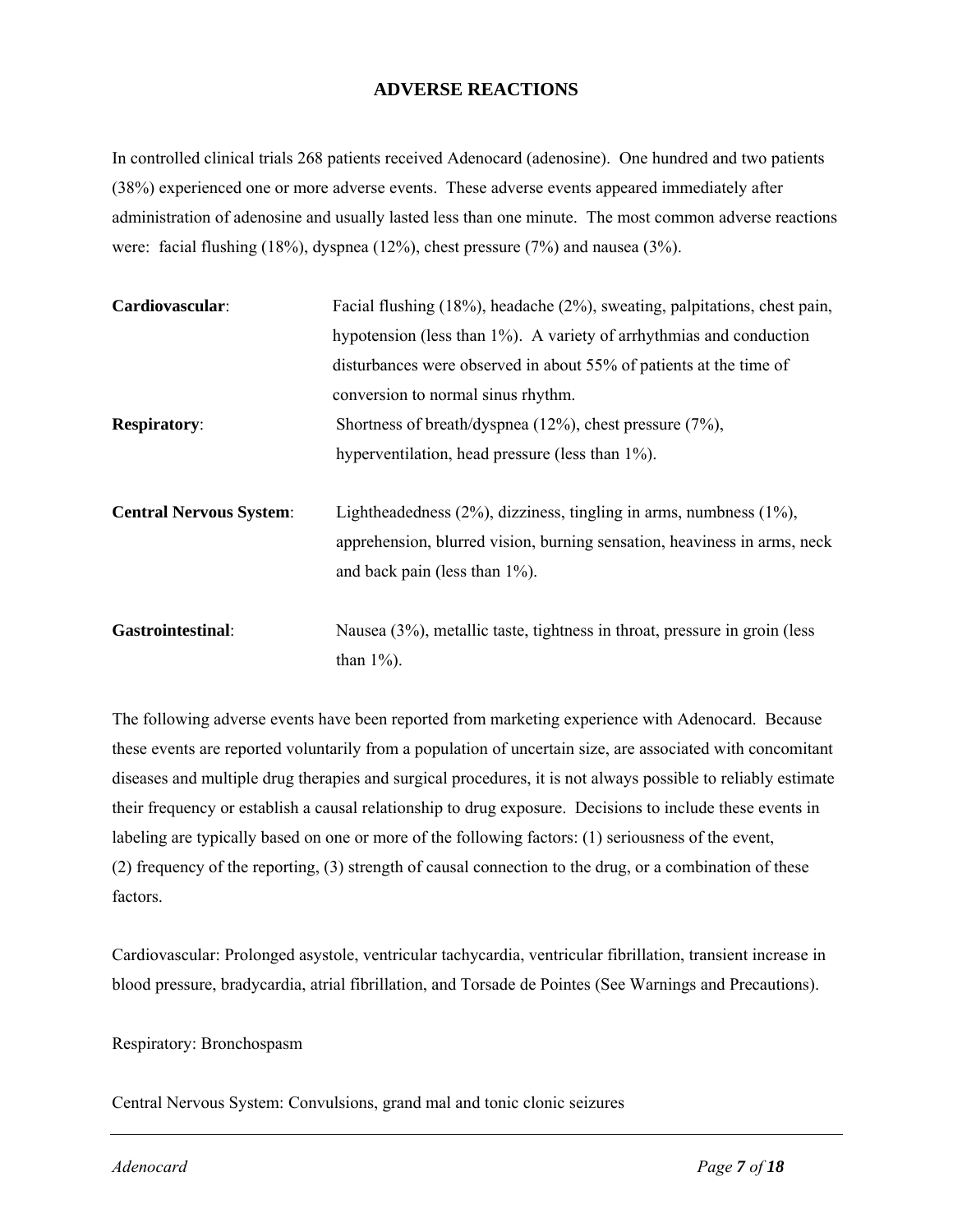# **SYMPTOMS AND TREATMENT OF OVERDOSAGE**

For management of a suspected overdose, please contact your regional Poison Control Centre.

No cases of overdosage associated with the use of Adenocard (adenosine) have been reported. It is unlikely that a true overdosage would occur because adenosine has a short half-life (<10 seconds) and Adenocard is dosed by a rapid bolus injection. If prolonged adverse events associated with the use of Adenocard occur, treatment should be individualized and directed toward the specific event. To date, no patient has required administration of adenosine antagonists such as aminophylline to counteract adverse events associated with the use of Adenocard.

In clinical studies on the use of adenosine as a diagnostic agent in imaging, less than 0.1% of the patients exposed to adenosine were described as having severe, prolonged, adverse events. These prolonged adverse events were treated with aminophylline after discontinuation of the adenosine infusion. The usual concentration of aminophylline used was 1.25 mg/mL (125 mg in 100 mL) administered intravenously over five to six minutes. An additional 1.25 mg/mL (125 mg in 100 mL) can be administered, but clinical experience has demonstrated that this is rarely required.

### **DOSAGE AND ADMINISTRATION**

**Adenocard (adenosine) should only be used with appropriate cardiac monitoring.** 

# **ADENOCARD SHOULD BE GIVEN AS A RAPID BOLUS INTRAVENOUS INJECTION. TO BE CERTAIN THE SOLUTION REACHES THE SYSTEMIC CIRCULATION, IT SHOULD BE ADMINISTERED EITHER DIRECTLY INTO A PERIPHERAL VEIN OR, IF GIVEN INTO AN IV LINE, IT SHOULD BE GIVEN AS CLOSE TO THE PATIENT AS POSSIBLE AND FOLLOWED BY A RAPID SALINE FLUSH.**

#### Adult Patients

The recommended intravenous doses for adults are as follows:

| Initial dose:     | 6 mg administered as a rapid intravenous bolus given over a 1-2 second time |  |  |
|-------------------|-----------------------------------------------------------------------------|--|--|
|                   | period.                                                                     |  |  |
| Additional doses: | If the initial dose does not terminate supra-ventricular tachycardia within |  |  |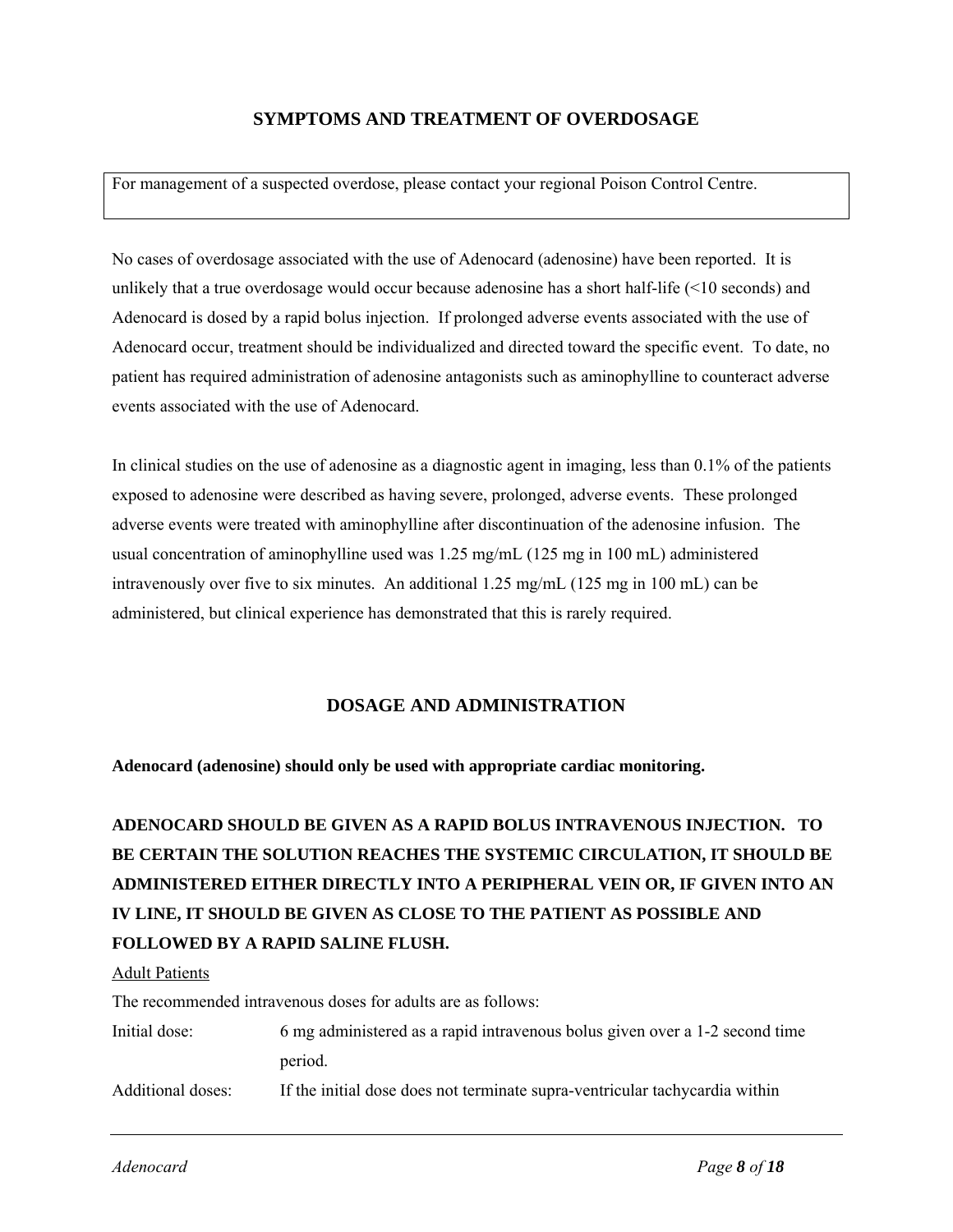1-2 minutes, 12 mg dose should be given as a rapid intravenous bolus. This 12 mg dose may be repeated a second time if required. Single bolus injections greater than 12 mg are not recommended.

#### Pediatric Patients

*Pediatric patients with a body weight < 50 kg:*

Initial Dose: Give 0.05-0.10 mg/kg as a rapid intravenous bolus given either centrally or peripherally.

Additional Doses: If conversion of PSVT does not occur within 1-2 minutes, additional bolus injections of adenosine can be administered at incrementally higher doses, increasing the amount given by 0.05-0.10 mg/kg. Follow each bolus with a saline flush. This process should be continued until sinus rhythm is established or up to a maximum dose of 0.3 mg/kg.

For pediatric patients who require single intravenous doses less than 0.6 mg (0.2 mL), Adenocard may be further diluted with normal saline to a final concentration range from 0.3 to 1 mg/mL.

*Patient with a body weight*  $\geq$  50 kg: Administer the adult dose.

Single bolus injections greater than 12 mg are not recommended for adult or pediatric patients.

**NOTE:** Adenocard injection should be inspected visually for particulate matter and discoloration prior to administration.

Adenocard should not be refrigerated as crystallization may occur. If crystallization has occurred, dissolve crystals by warming to room temperature. The solution must be clear at the time of use.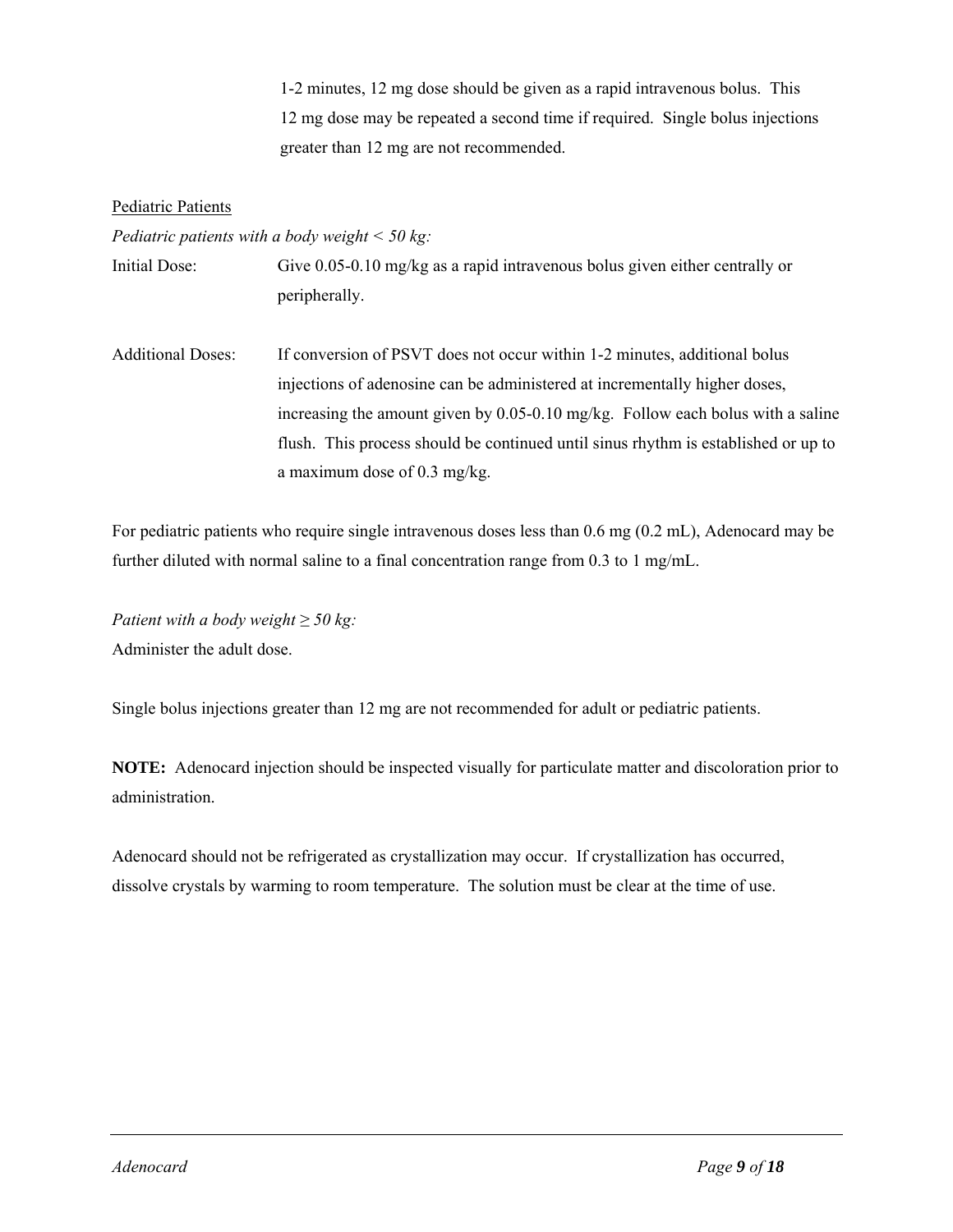## **PHARMACEUTICAL INFORMATION**

|                           | <b>Drug Substance</b>                                           |  |  |  |  |
|---------------------------|-----------------------------------------------------------------|--|--|--|--|
|                           | <b>Structural formula:</b><br>NH <sub>2</sub>                   |  |  |  |  |
|                           | N۲<br>N                                                         |  |  |  |  |
|                           | H O CH <sub>2</sub><br>Η<br>н<br>Ĥ<br>Н<br>0 <sub>H</sub><br>0H |  |  |  |  |
| <b>Common Name:</b>       | Adenosine                                                       |  |  |  |  |
| <b>Chemical Name:</b>     | 6-amino-9-β-D-ribofuranosyl-9-H-purine; Adenine riboside        |  |  |  |  |
| <b>Molecular Weight:</b>  | 267.2                                                           |  |  |  |  |
| <b>Molecular Formula:</b> | $C_{10}H_{13}N_5O_4$                                            |  |  |  |  |

#### **Description:**

Adenosine is a white crystalline powder. It is soluble in water (7 mg/mL at pH 7.0) and practically insoluble in alcohol. Solubility increases by warming and by lowering the pH. The melting point is 233-238°C.

#### **Composition:**

Adenocard is a sterile solution for rapid bolus intravenous injection available in 6 mg/2 mL and 12 mg/4 mL prefilled syringes. Each mL contains 3 mg adenosine and 9 mg Sodium Chloride in Water for Injection. The pH of the solution is between 4.5 and 7.5. Adenocard does not contain preservatives, colours or additives.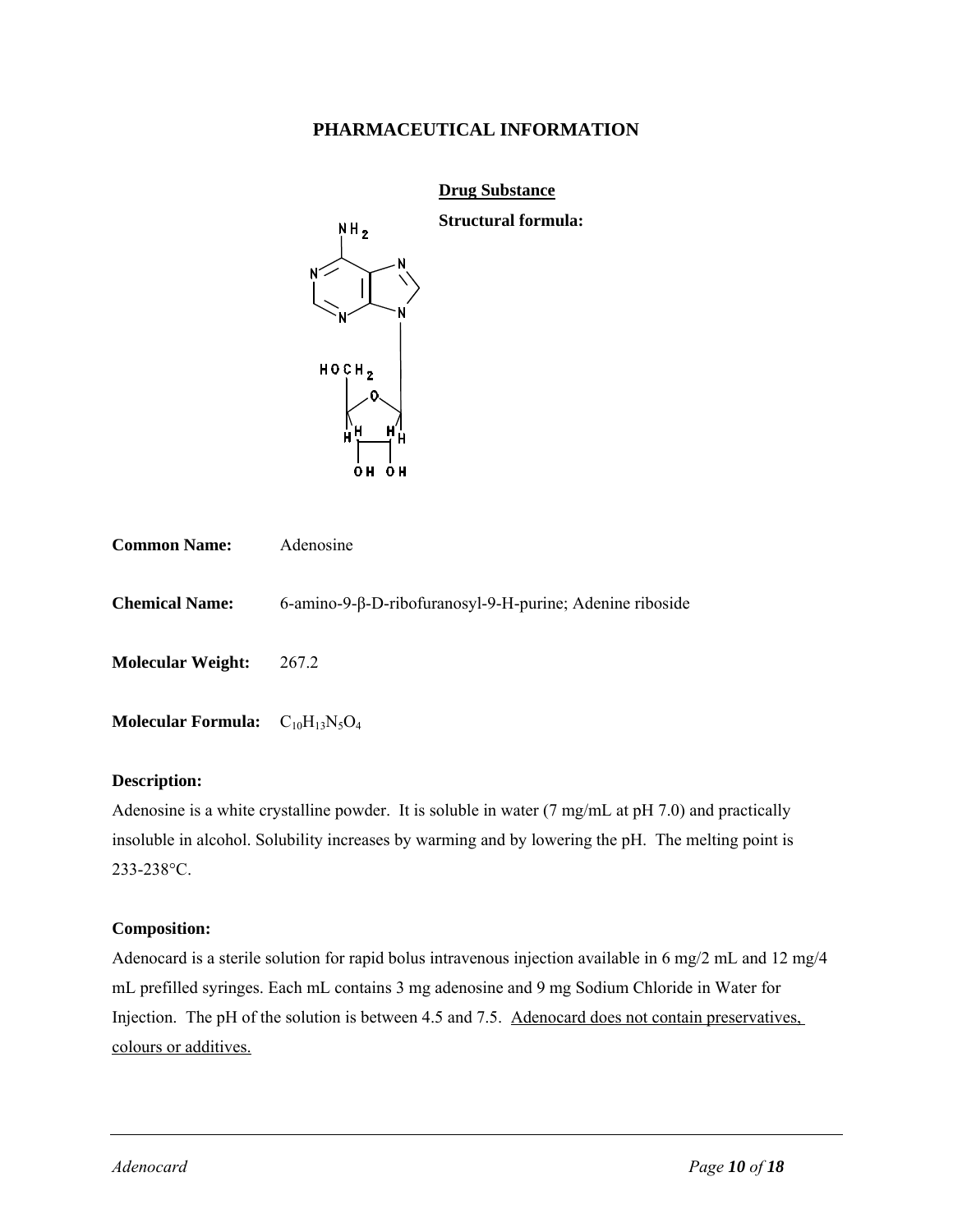The *Ansyr®* plastic syringe is molded from a specially formulated polypropylene. Water permeates from inside the container at an extremely slow rate which will have an insignificant effect on solution concentration over the expected shelf life. Solution in contact with the plastic container may leach out certain chemical components from the plastic in very small amounts; however, biological testing was supportive of the safety of the syringe material.

#### **Stability and Storage Recommendations:**

Adenocard (adenosine injection) is supplied as a sterile non-pyrogenic solution in normal saline and should be stored at controlled room temperature 15°C - 30°C. DO NOT REFRIGERATE as crystallization may occur. If crystallization has occurred, dissolve crystals by warming to room temperature. The solution must be clear at the time of use.

### **Availability of Dosage Forms:**

Adenocard is supplied as 6 mg in 2 mL (fill volume) and 12 mg in 4 mL (fill volume) in *Ansyr®* plastic disposable syringes.

### **Instructions for Syringe Use:**

The new *Ansyr®* syringe delivery system, easily adapts to most peripheral line connection valves without the use of a needle. A needle is not provided with the Adenocard *Ansyr®* syringe delivery system. Should you require the use of a needle to inject Adenocard directly into a vein, the adaptable Luer Lock tip can accomodate an 18 or 20 gauge needle. To use the syringe, remove luer cover. Hold plunger and push barrel forward to relieve any resistance that may be present. Pull the barrel down until air is expelled from the syringe. Adenocard is now ready to be administered. (See DOSAGE AND ADMINISTRATION Section). Syringes are intended for **single use** only. To prevent needle-stick injuries needles should not be recapped, purposely bent or broken by hand. *Ansyr®* is a latex free, plastic delivery system and is a registered trademark of Hospira Inc. Any portion of the syringe not used at once should be discarded. For additional information pertaining to the use of the Adenocard *Ansyr®* syringe, please refer to the drug carton diagrams.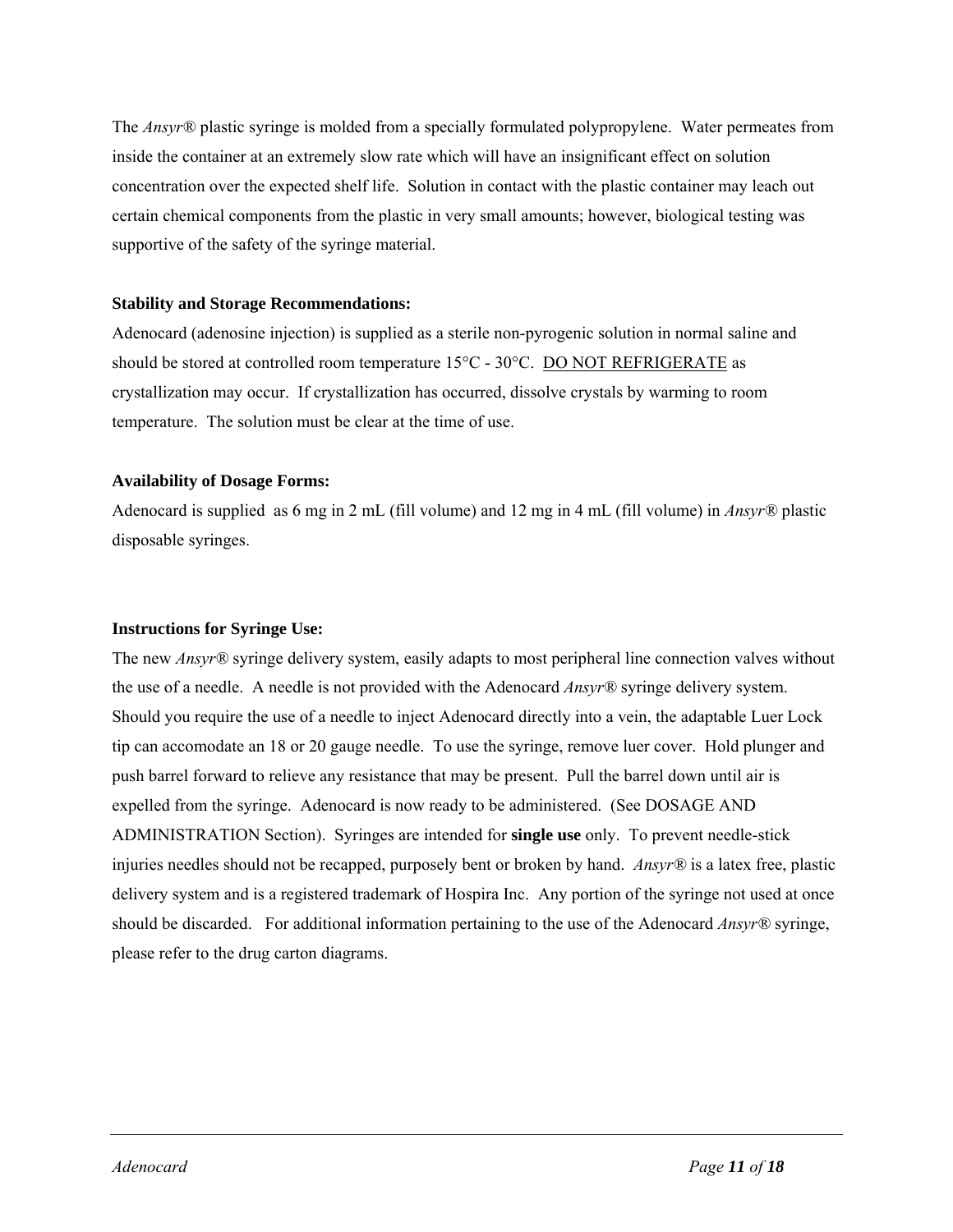# **PHARMACOLOGY**

### **A. Animal Studies**

#### Cardiac Electrophysiology

Adenosine exerts pronounced negative chronotropic and dromotropic effects on cardiac pacemakers and atrioventricular (A-V) nodal conduction, respectively. Junctional pacemakers appear to be more sensitive to adenosine than sinus pacemakers, and ventricular pacemakers more sensitive than junctional pacemakers.

Significant species variability was observed in animal experiments with regard to adenosine effects on the heart. In the guinea pig, the A-V node is more sensitive to adenosine then the sinus node, while the opposite is true in the dog. Dipyridamole potentiates the action of adenosine in the guinea pig, but not in the rat heart. Species variability has also been observed with regard to the indirect anti-adrenergic action of adenosine.

### Acute Cardiovascular Effects of Adenosine

Adenosine was administered intravenously to three conscious male beagle dogs at an initial dose of 4.8 mg/kg and a second dose, administered 2-3 hours later, of 9.6 mg/kg. All dogs were observed for seven days. Examinations conducted both pre and post injection demonstrated no electrocardiographic changes.

#### Other Effects

Adenosine can induce bronchoconstriction in rats.

Increased levels of intrarenal adenosine caused a significant decrease in glomerular filtration rate, sodium excretion and renin release. Direct administration of adenosine into the cerebral ventricles resulted in ataxia, muscular weakness, sleepiness and change in behaviour.

Adenosine modulates sympathetic neurotransmission through actions at various sites including ganglia, presynaptic noradrenergic nerve terminals and postsynaptic target organs receiving sympathetic innervation. Adenosine can also affect cholinergic neurotransmission.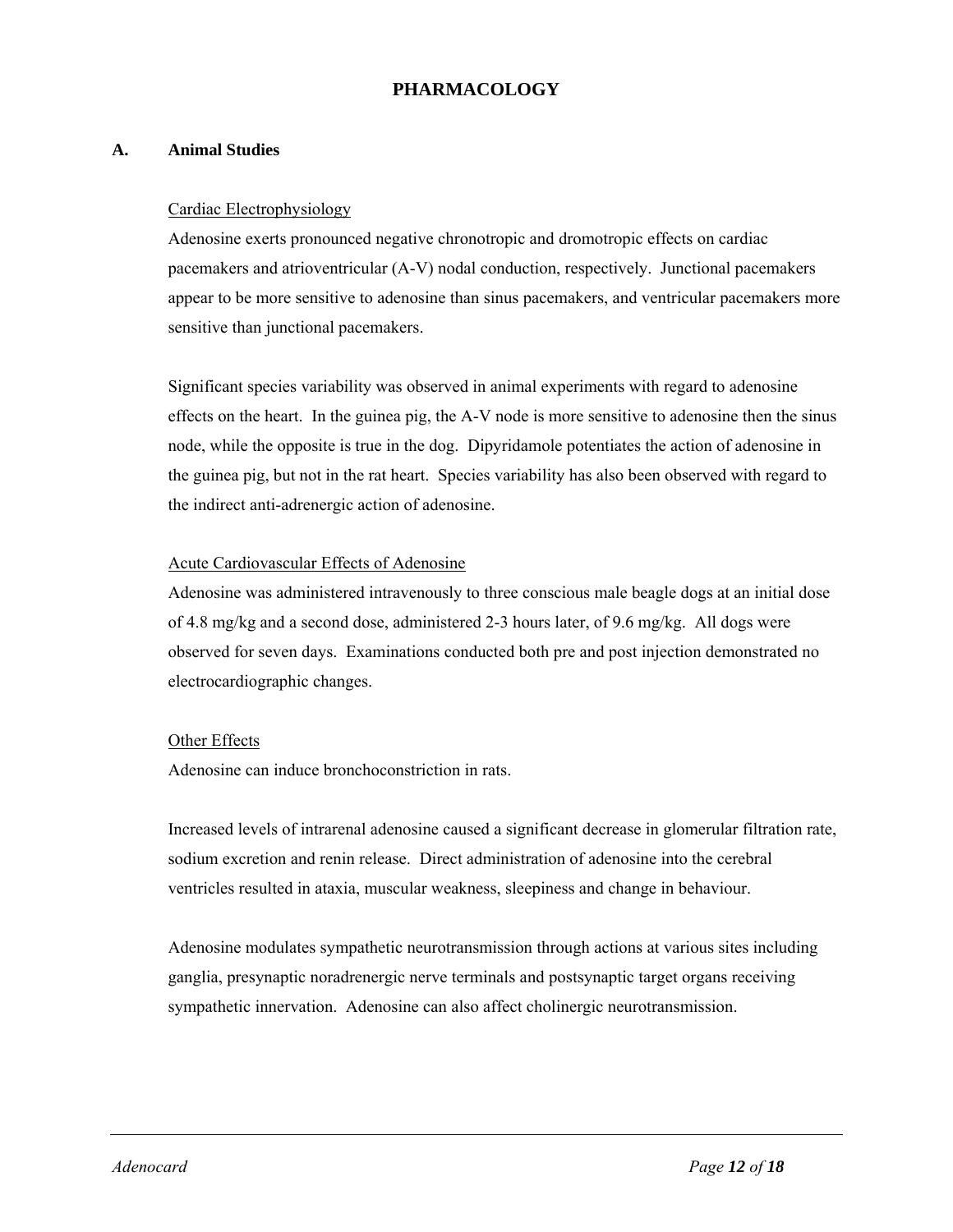#### Pharmacokinetics

Adenosine is a naturally occurring nucleoside which is present in various forms in all cells of the body. Any intravenously administered dose of adenosine is minute in comparison to the existing body pool.

Adenosine may be converted to its base adenine and then to AMP, or directly to AMP. Adenosine may also be deaminated to inosine and then converted to AMP. Under normal circumstances adenosine is generated by breakdown of ATP and by biosynthesis in the liver. The biochemical pathways seem to be the same for all species. It appears that erythrocytes serve as the transporting vehicle for adenosine.

A system exists to conserve and recycle adenosine in the body. The major components of this salvage system appear to be the endothelial cells of the blood vessels and the erythrocytes themselves.

#### **B. Human Studies**

Adenosine at a dose of 83 μg/kg terminated electrically induced PSVT. However, it was ineffective in terminating either intraatrial tachycardia or atrial fibrillation (AF).

Bolus injections of adenosine, ranging from 3 to 12 mg, exert negative chronotropic and dromotropic effects on sinoatrial and atrioventricular nodes, respectively, without significant changes in blood pressure.

Continuous intravenous infusion, for 6 minutes, of 10-140 μg/kg/min in conscious human subjects resulted in increased heart rate (by 33 beats/min), increased systolic blood pressure (by 13 mmHg) and decreased diastolic blood pressure (by 8 mmHg). In addition, it caused pronounced increases in plasma norepinephrine and epinephrine levels.

When adenosine 70-90 μg/kg/min infusion was administered to conscious human subjects, both heart rate and skin temperature increased without a change in the blood pressure.

Systemic infusion of adenosine at dosages that affect myocardial blood flow, 40-50 μg/kg/min, had no effect on glomerular filtration rate or total renal blood flow in healthy subjects.

Inhalation of adenosine caused a concentration dependent bronchoconstriction in asthmatic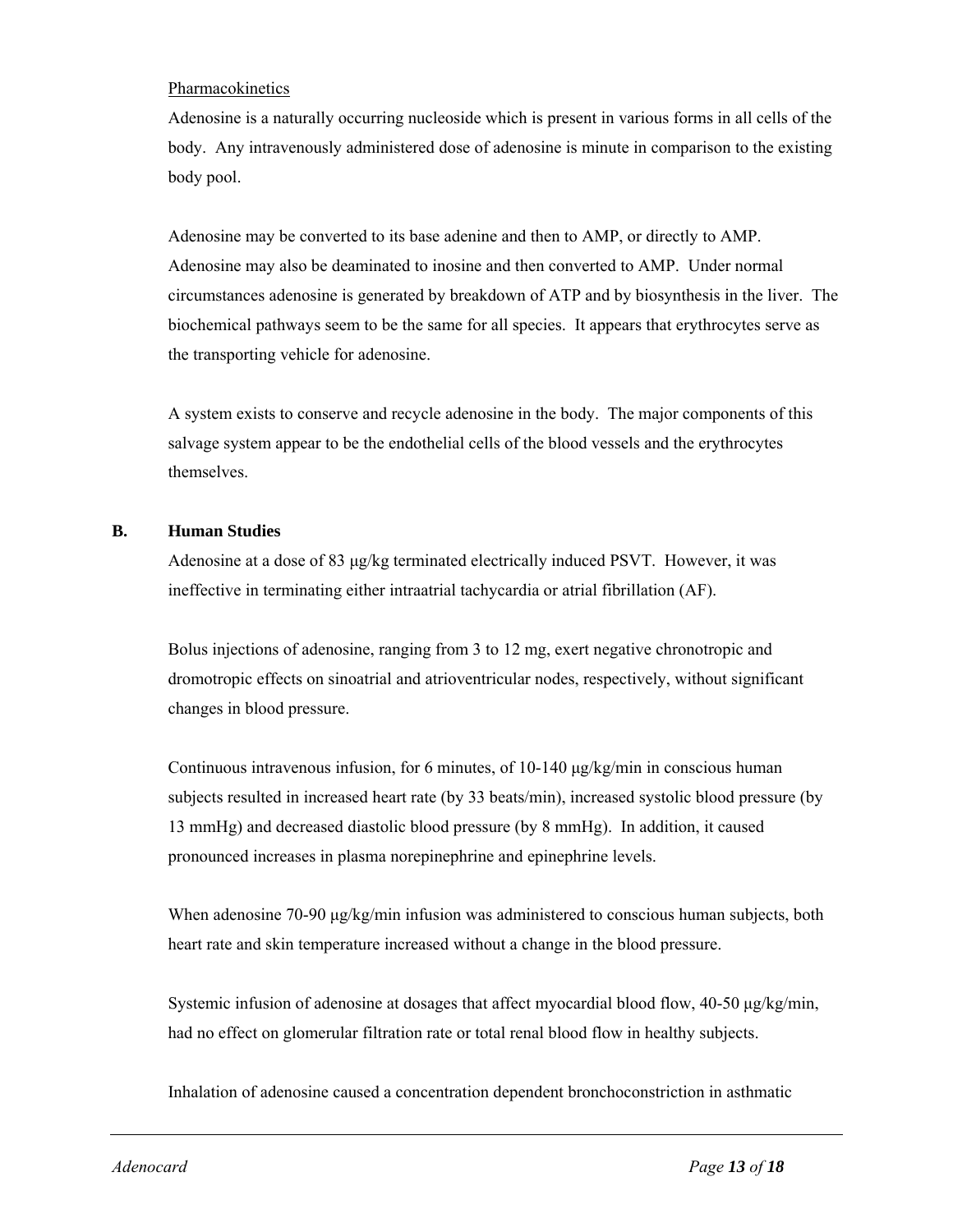patients, but not in non-asthmatics.

Adenocard (adenosine) is a respiratory stimulant (probably through activation of carotid body chemoreceptors) and intravenous administration in man has been shown to increase minute ventilation (Ve) and reduce arterial  $PCO<sub>2</sub>$  causing respiratory alkalosis.

The short half-life of intravenously administered adenosine of less than 10 seconds makes it impossible to perform the standard pharmacokinetic studies in man.

# **TOXICOLOGY**

### Acute Single Dose Intravenous Toxicity

Adenosine was administered as a single intravenous injection to five male and five female Charles River CD-1 mice at a dose of 6 mg per animal, and to five male and five female Sprague-Dawley rats at a dose of 12 mg per animal.

No mortalities and no visible abnormalities or post-mortem abnormalities were observed in these studies.

The LD<sub>50</sub> value was estimated to be greater than 240 mg/kg in mice and greater than 48 mg/kg in rats.

#### Acute Multi-Dose Intravenous Toxicity

#### **(a) Rats**

Adenosine was administered intravenously to 10 male and 10 female Charles River CD rats at a dosage level of 200 mg/kg. Total dosage was administered in five approximately equal amounts, one minute apart. Control group received the vehicle.

Immediately following drug administration, most animals exhibited decreased activity which persisted for approximately 30 minutes. In addition, ataxia was observed in some animals. Four hours post dose, all surviving animals appeared normal.

One female from the treated group was found dead at the 30 minute observation interval. Prostration was noted prior to death. Red foci were observed in the thymus and left lobe of the lung of this animal. All other animals survived to study termination.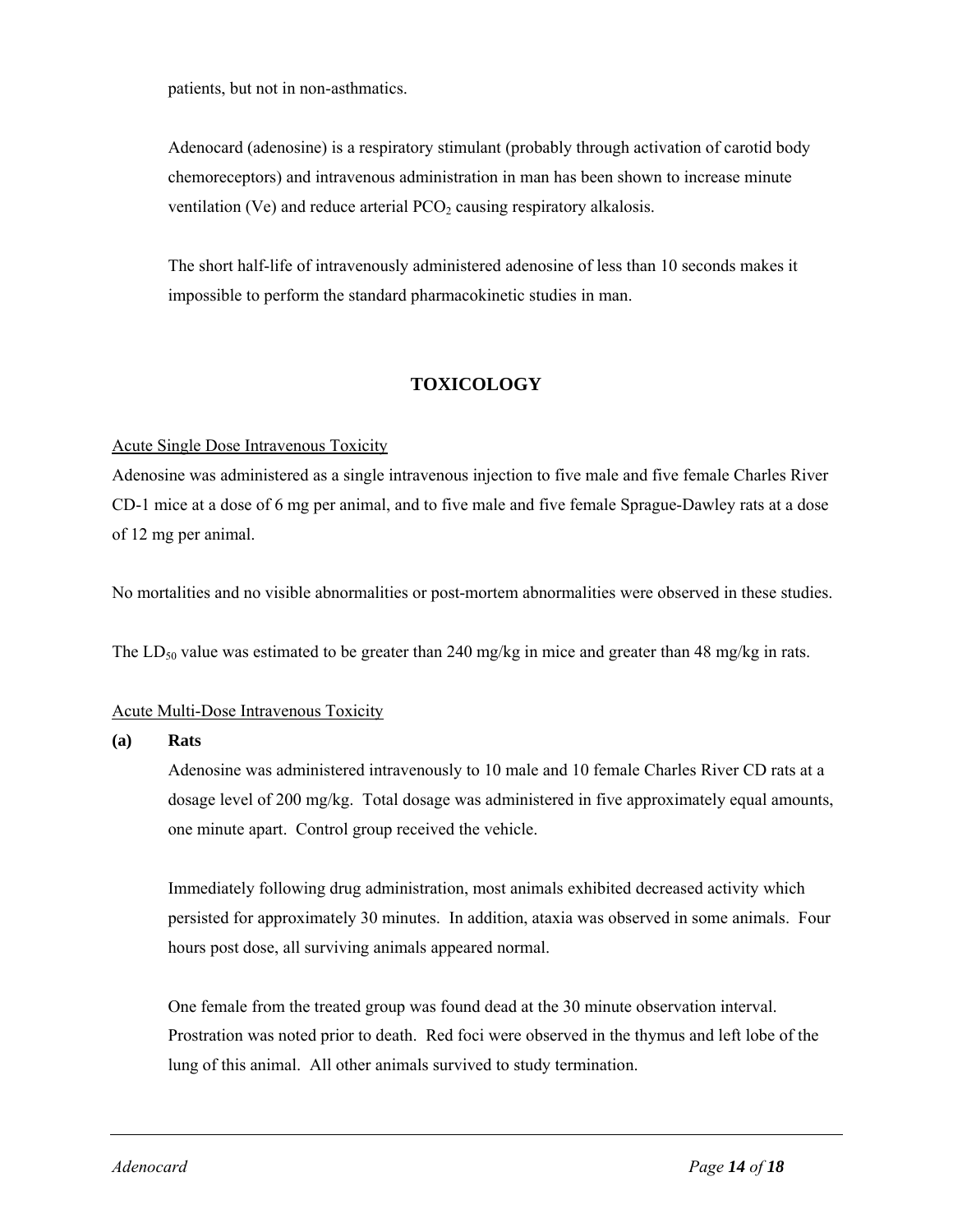### **(b) Dogs**

Adenosine was administered intravenously to four male and four female beagle dogs at a dosage of 50 mg/kg. Total dosage was administered in five approximately equal amounts one minute apart. Control group received the vehicle. Higher incidence of decreased activity and ptyalism was seen in the treated group during the first hour after dosing. All dogs survived to study termination.

### Long Term Toxicity and Carcinogenicity

Because adenosine is administered as a single dose and because it is a normal component of the body, no chronic toxicity studies and no carcinogenicity studies were performed.

### Mutagenicity

Adenosine was tested in the Salmonella/Mammalian Microsome Plate Incorporation Mutagenicity Assay for its ability to induce back mutations at selected loci of several strains of *Salmonella typhimurium* in the presence and absence of rat liver microsomal enzymes. The tester strains used were TA98, TA100, TA1535, TA1537 and TA1538. Adenosine did not cause a positive response in any of the tester strains either in the presence or absence of microsomal enzymes.

### Reproduction and Teratology

Adenosine present at millimolar concentrations in cell cultures produces a variety of chromosomal alterations. In rats and mice, adenosine administered intraperitoneally once a day for five days at 50, 100 and 150 mg/kg [10-30 (rats) and 5-15 (mice) times human dosage on a mg/ $M^2$  basis] caused decreased spermatogenesis and increased the number of abnormal sperm, a reflection of the ability of adenosine to produce chromosomal damage.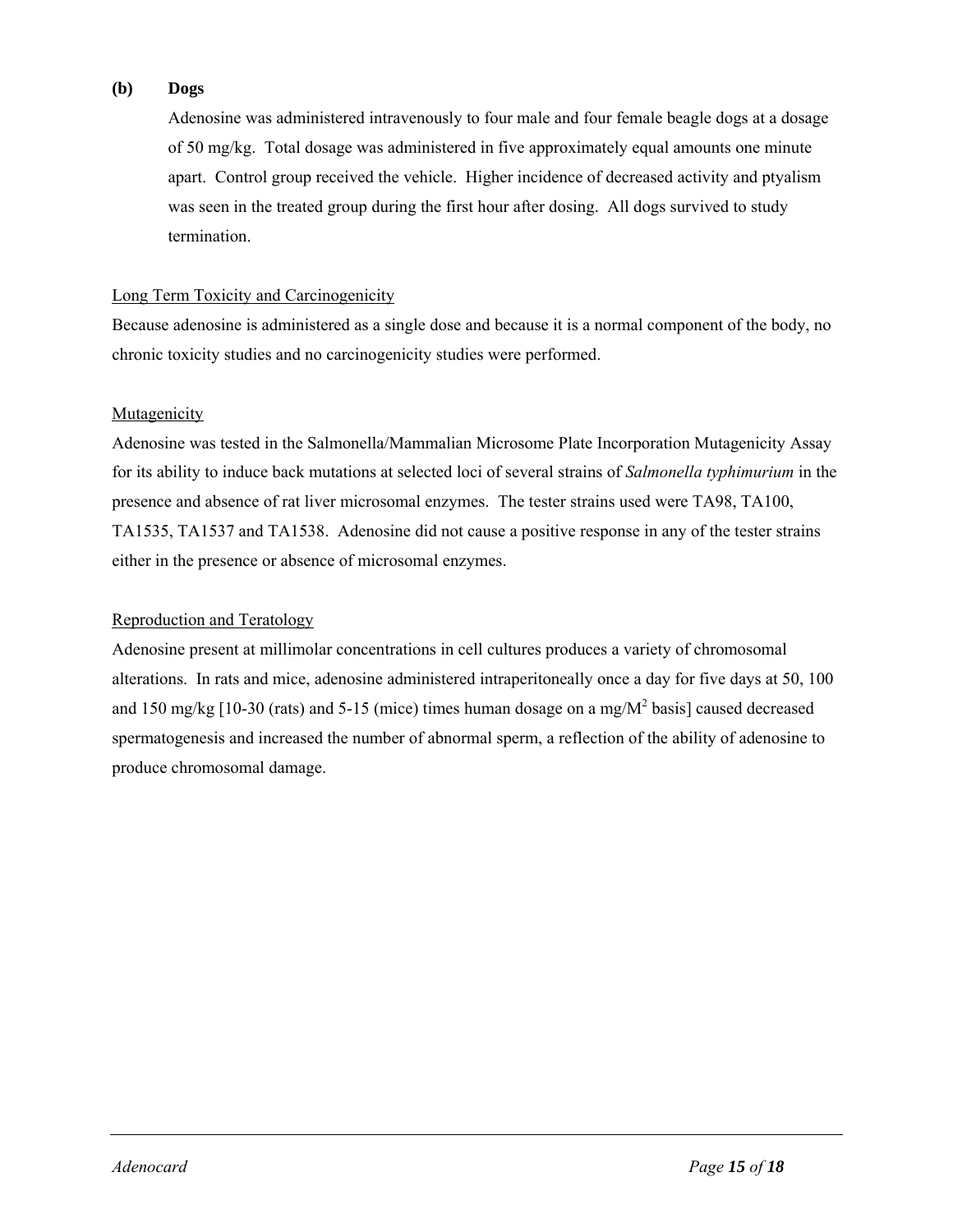# **SELECTED BIBLIOGRAPHY**

- 1. Belardinelli L, Linden J, Berne RM. The cardiac effects of adenosine. Prog Cardiovascular Disease 1989;32:73.
- 2. Caruso AC. Supraventricular tachycardia. Postgrad Med 1991;96:73.
- 3. DiMarco JP, Miles W, Akhtar M, et al. Adenosine for paroxysmal supraventricular tachycardia: dose ranging and comparison with verapamil. Ann Int Med 1990;113:104.
- 4. DiMarco JP, Sellers TD, et al. Diagnostic and therapeutic use of adenosine in patients with supraventricular tachyarrhythmias. JACC 1985;6:417.
- 5. DiPalma JR. Adenosine for paroxysmal supraventricular tachycardia. Am Fam Physicians 1991;44:929.
- 6. Evoniuk G, Von Borstel RW, Wurtman RJ. Antagonism of the cardiovascular effects of adenosine by caffeine or 8-(p-sulfophenyl)theophylline. J Pharmacol Exp Ther 1987;240:428.
- 7. Faulds D, Chrisp P, Buckley M. Adenosine. An evaluation of its use in cardiac diagnostic procedures, and in the treatment of paroxysmal supraventricular tachycardia. Drugs 1991; 41(4):596.
- 8. Pelleg A, Porter RS. The pharmacology of adenosine. Pharmacother 1990;10:157.
- 9 Plagemann P. Transport and Metabolism of Adenosine in Human Erythrocytes: Effect of Transport Inhibitors and Regulation by Phosphate. Jour. Cell. Physio. 1986;128:491-500.
- 10. Solti F, Juhasz-Nagy S, Kecskemeti V, Czako E. The effect of adenosine on impulse formation and propagation in the heart. Cor Vasa 1984;26:296.
- 11. Vidrio H, Garcia-Marquez F, Magos GA. Repeated administration of adenosine increases its cardiovascular effects in rats. Eur J Pharm 1987;54:227.
- 12. Paul T, and Pfammatter JP. Adenosine: an effective and safe antiarrhythmic drug in pediatrics. Pediatr. Cardiol. 1997;18:118-126.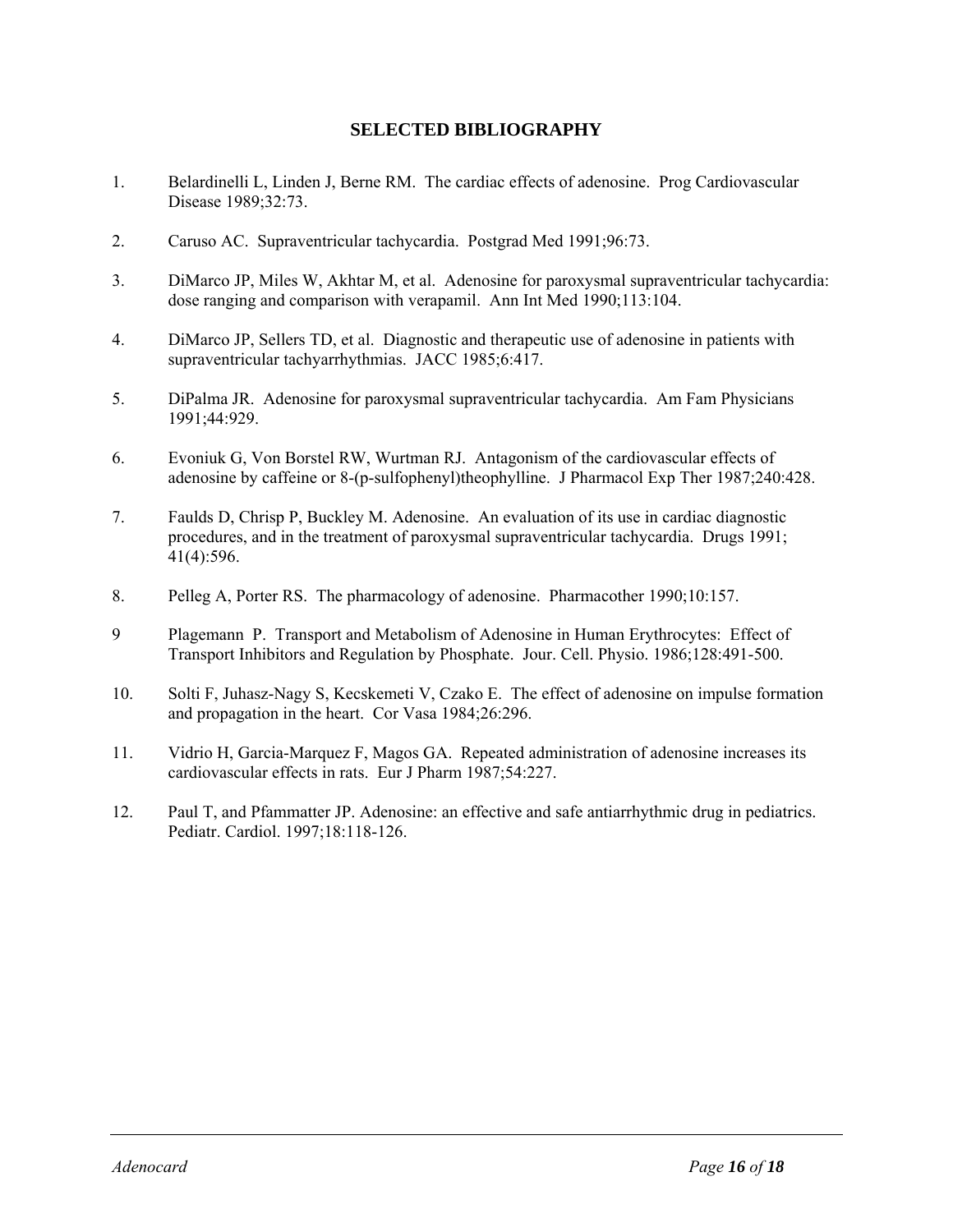#### **CONSUMER INFORMATION**

#### **Adenocard**® **adenosine injection, USP**

**This leaflet is designed specially for Consumers. It is a summary and will not tell you everything about Adenocard. Contact your doctor or pharmacist if you have any questions about the drug.** 

## **ABOUT THIS MEDICATION**

#### **What the medication is used for:**

Adenocard is a injectable medication used to treat a condition called paroxysmal supraventricular tachycardia (rapid rhythm of the heart), including a condition called Wolff-Parkinson-White Syndrome (abnormal electrical communication from the atria to the ventricles). These conditions cause your heart to beat too fast. Adenocard helps your heart go back to a normal rhythm (stop beating too fast). Adenocard is also used to help your doctor determine if you have an abnormal heart beat called broad or narrow supraventricular tachycardia.

#### **What it does:**

Adenosine, the active ingredient in Adenocard, is a substance that occurs naturally in all cells of your body. Adenocard works by slowing down the electrical impulses which control your heart rhythm. This allows your heart rhythm to return to normal.

#### **When it should not be used:**

You should not use Adenocard if :

- you have had an allergic reaction to adenosine.
- you have any of the following conditions, unless you have an artificial pacemaker that works:
- 1. a type of heart condition called second or third degree atrioventricular (AV) block,
- 2. an abnormal heart rhythm called sick sinus syndrome,
- 3. bradycardia (a slow heart beat)

#### **What the medicinal ingredient is:**

adenosine

#### **What the nonmedicinal ingredients are:**

Sodium chloride, Water for Injection

#### **What dosage forms it comes in:**

Adenocard is supplied as a sterile solution in normal saline containing 3 mg adenosine/mL for injection into the vein (blood stream). It is packaged in pre-filled syringes as follows:

- $\bullet$  6 mg/2 mL prefilled syringe
- 12 mg/4 mL prefilled syringe

### **WARNINGS AND PRECAUTIONS**

### **BEFORE Adenocard** is given be sure to tell your doctor:

 If you have a history of heart problems such as heart block or atrial fibrillation/flutter (fast heart beat or palpitations)

- If you have asthma or other lung diseases such as chronic obstructive pulmonary disease (COPD)
- About all other health conditions you have now, or have had in the past
- If you are pregnant or plan to become pregnant

## **INTERACTIONS WITH THIS MEDICATION**

Adenocard and other medicines may interact with each other. Tell your doctor about all the medicines you take including prescription medicines, over the counter medicines, vitamins, and herbal supplements. In particular you should tell your doctor if you are taking any of the following:

- Digoxin
- Verapamil
- Methylxanthines, such as theophylline and caffeine (present in many foods and drinks such as coffee, tea and chocolate)
- Dipyridamole
- Carbamazepine

#### **PROPER USE OF THIS MEDICATION**

**Adenocard is given to patients by injection directly into the blood system. This drug should only be used in a setting with appropriate cardiac monitoring and resuscitative facility.** 

#### **Usual dose:**

#### **For Adults and Children Over 50 kg**

The initial dose is 6 mg. If this does not slow your heart rate, you may receive one or two more injections of 12 mg.

#### **For Children Weighing Less Than 50 kg**

The amount of drug given will depend on how much you weigh. If the first injection does not slow your heart rate, you may get more injections.

#### **Overdose:**

No cases of overdose associated with the use of Adenocard have been reported. If you feel you have been given too much medication, discuss it with your doctor.

In case of drug overdose, contact a health care practitioner, hospital emergency department or regional Poison Control Centre immediately, even if there are no symptoms.

#### **SIDE EFFECTS AND WHAT TO DO ABOUT THEM**

Along with its intended action, any medication may cause undesirable effects.

The most common side effects of Adenocard include facial flushing, dyspnea (shortness of breath), chest pressure, and nausea. These side effects start immediately after Adenocard is given and usually last less than one minute.